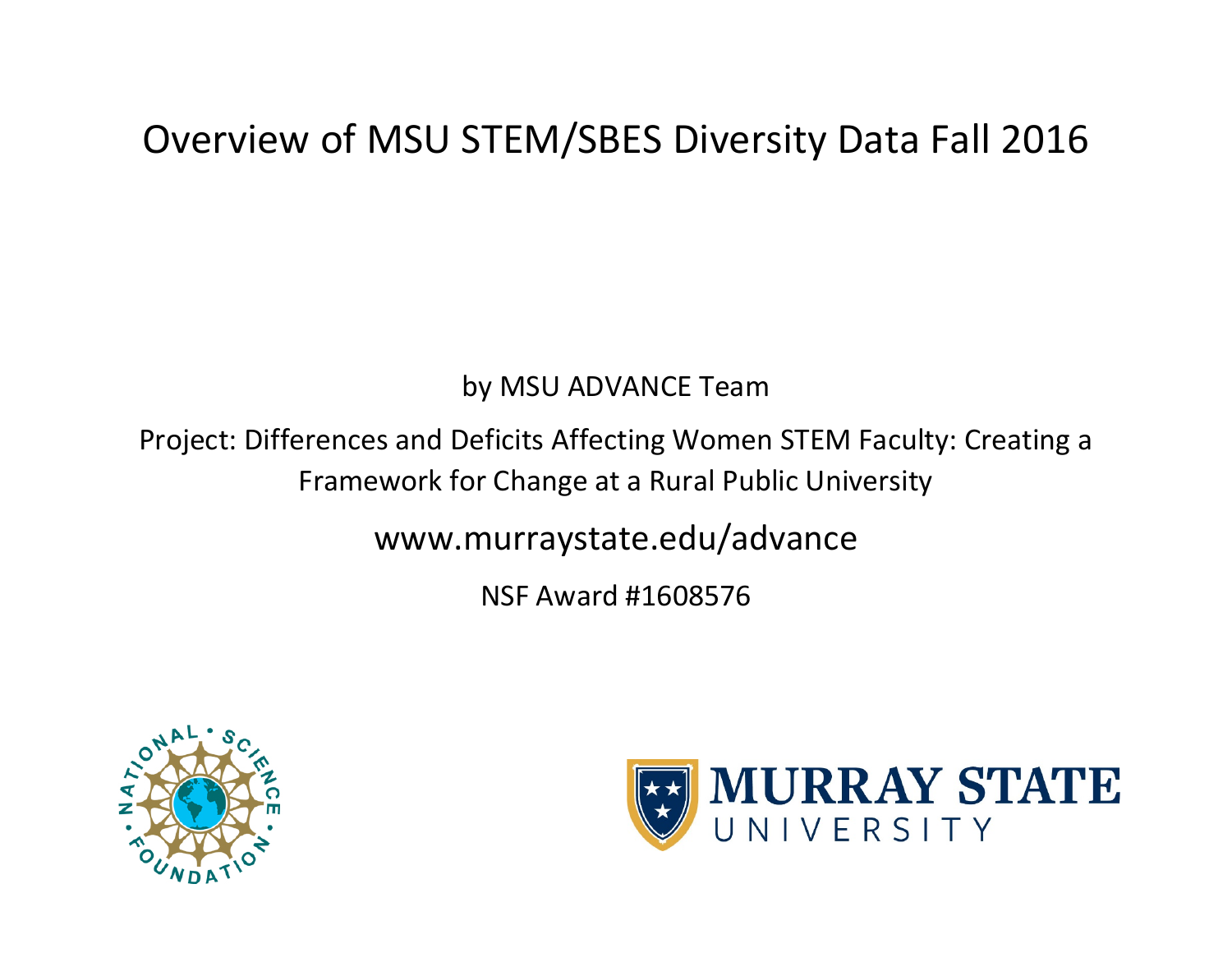| Number of Women Faculty and Faculty from Under Represented Racial/Ethnic Groups at Assistant Professor, Associate Professor and Professor |
|-------------------------------------------------------------------------------------------------------------------------------------------|
|-------------------------------------------------------------------------------------------------------------------------------------------|

|                                                 |                                                | <b>Women Faculty</b> |         | <b>Under Represented Minorities</b> |         |
|-------------------------------------------------|------------------------------------------------|----------------------|---------|-------------------------------------|---------|
| <b>STEM/SBES Department</b>                     | # Tenure Track<br>or Tenured<br><b>Faculty</b> | #                    | %       | #                                   | %       |
| <b>Agricultural Science</b>                     | 9                                              | 3                    | 33.33%  | 1                                   | 11.11%  |
| Animal & Equine Science                         | 3                                              | 3                    | 100.00% | $\mathbf{0}$                        | 0.00%   |
| <b>Biological Sciences</b>                      | 18                                             | 6                    | 33.33%  | 1                                   | 5.56%   |
| <b>Breathitt Veterinary Center</b>              | 2                                              | 0                    | 0.00%   | $\overline{2}$                      | 100.00% |
| Chemistry                                       | 13                                             | 3                    | 23.08%  | 1                                   | 7.69%   |
| Computer Science & Information Systems          | 10                                             | 0                    | 0.00%   | 4                                   | 40.00%  |
| Economics                                       | 9                                              |                      | 22.22%  | 1                                   | 11.11%  |
| Geosciences                                     | 8                                              | 3                    | 37.50%  | 1                                   | 12.50%  |
| Institute of Engineering                        | 21                                             | 1                    | 4.76%   | 0                                   | 0.00%   |
| <b>Mathematics &amp; Statistics</b>             | 19                                             | 3                    | 15.79%  | 3                                   | 15.79%  |
| <b>Occupational Safety &amp; Health</b>         | 8                                              | 3                    | 37.50%  | 0                                   | 0.00%   |
| <b>Political Science &amp; Sociology</b>        | 13                                             | 4                    | 30.77%  | 0                                   | 0.00%   |
| Psychology                                      | 12                                             |                      | 58.33%  | 2                                   | 16.67%  |
| Veterinary Technology & Pre-Veterinary Medicine | $\overline{2}$                                 | 0                    | 0.00%   | 0                                   | 0.00%   |
|                                                 |                                                |                      |         |                                     |         |
| Total                                           | 147                                            | 38                   | 25.85%  | 16                                  | 10.88%  |

Rank in the 14 STEM/SBES Departments (Fall 2016)

Includes administrators who hold positions in these departments but not non-tenure track faculty (lecturers, adjuncts, etc.).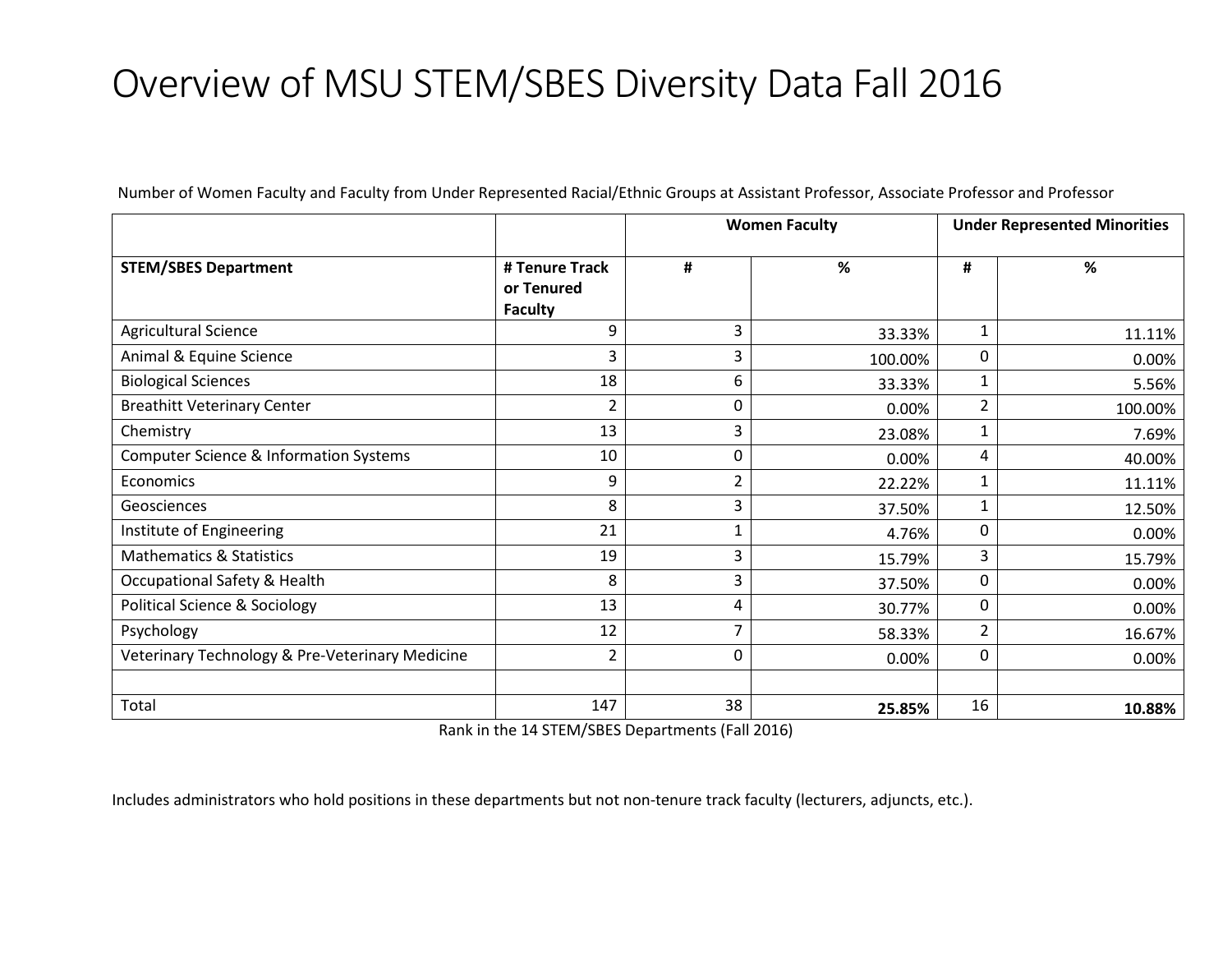

*Figure 1: Female Percentages by category (STEM & SBES, STEM, SBES, JCSET, MSU) in Fall 2016*